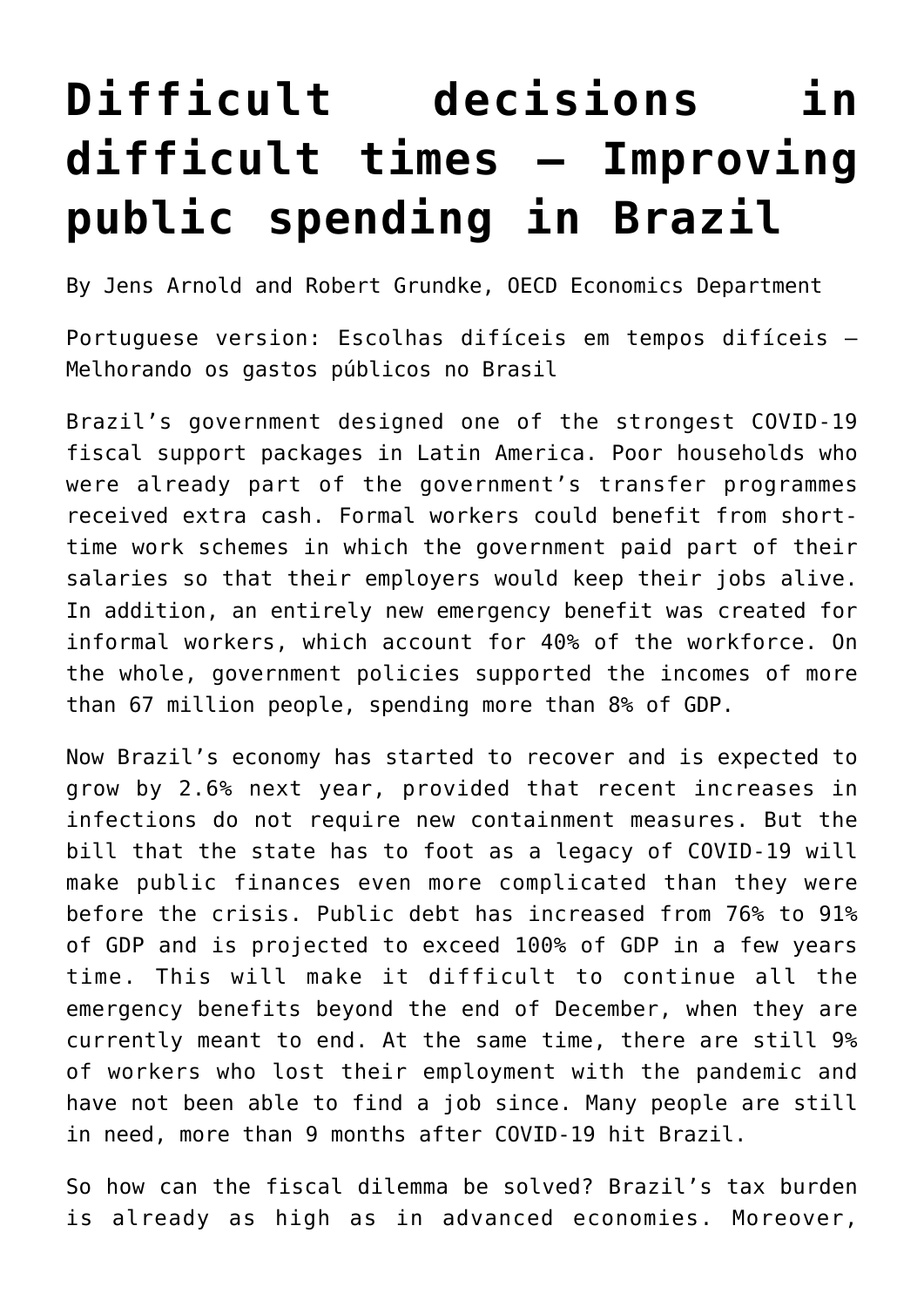Brazil's tax system is itself in need of reform, as it does little to reduce inequality and its complicated rules weigh on productivity. But a closer look at Brazil's public expenditure reveals a number of ideas about where to start. Current subsidies, tax exemptions, special tax regimes and other tax expenditures cost almost 5% of GDP in lost revenues (Figure 1). This is a similar amount to what Brazil spends on education. Not all of that lacks a purpose, but many of these tax expenditures make tax treatment less equal and benefit special interests, not those most in need. Although some reductions have been achieved in recent years, touching these expenditures is often politically challenging, but all the more important now in the wake of COVID-19. The legislative branch will have to collaborate in efforts to make public spending more effective, as more than 95% of the budget is outside the control of the government, bound by automatic spending rules that require congressional approval to modify.





Source: Ministry of the Economy, Relatório Orçamento de Subsídios da União.

The [2020 OECD Economic Survey of Brazi](http://www.oecd.org/economy/brazil-economic-snapshot/)l discusses these issues in more detail, analysing how changes to current policies could improve the situation of those most in need through better social protection, improve education and vocational training so that more Brazilians can reap new opportunities, and strengthen competition to raise productivity and incomes.